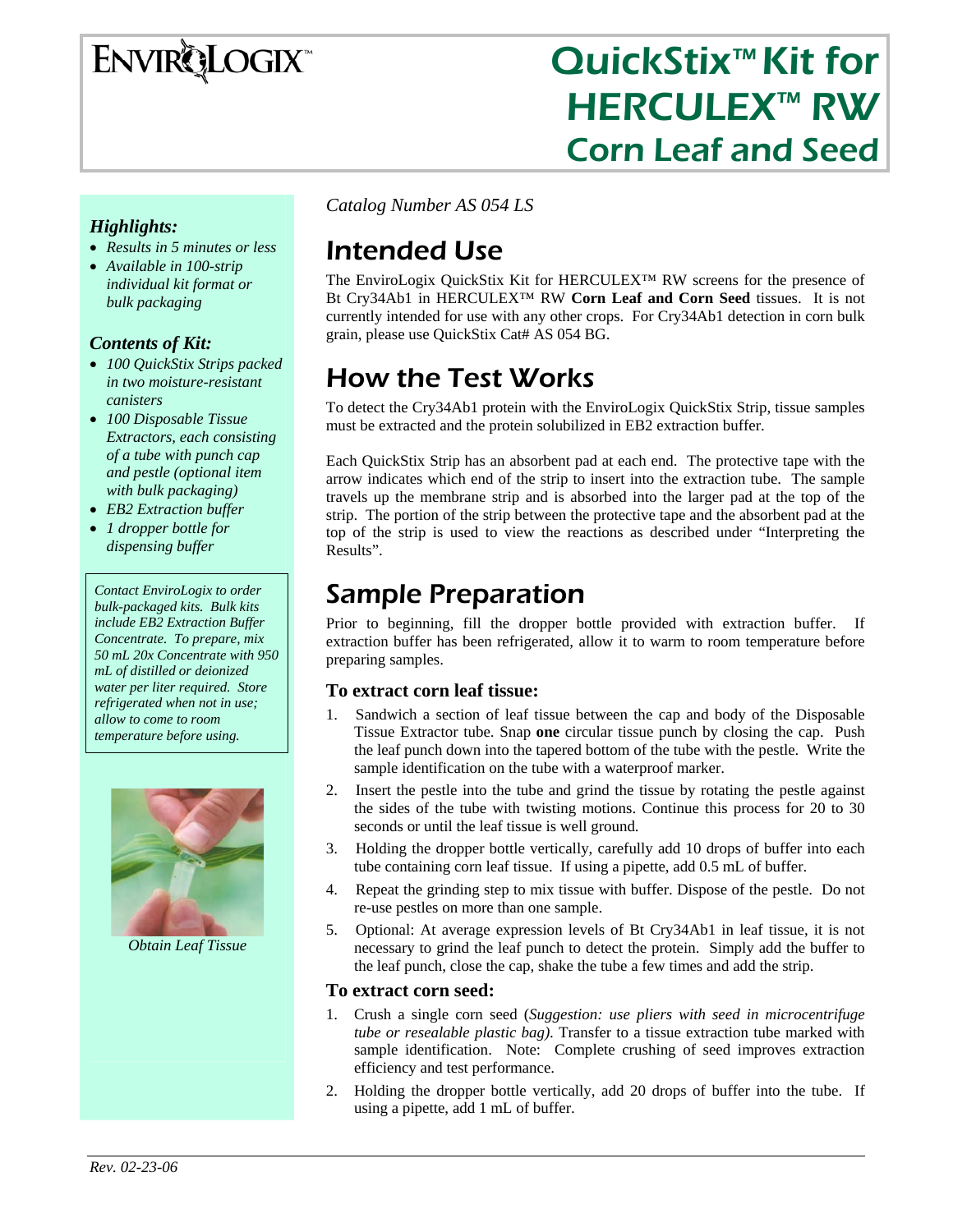#### QuickStix Kit for HERCULEX™ RW Corn Leaf and Seed Page 2 of 4



*Grind Tissue* 



*Crush Seeds* 



*Extract Seed Sample* 



*Insert QuickStix Strip* 

- 3. Close the tube cap securely. Shake the tube vigorously for 20 to 30 seconds. Allow the solid material to settle to the bottom of the tube.
- 4. Repeat the protocol for each sample to be tested, using a new tube for each. Use caution to prevent sample-to-sample cross-contamination with plant tissue, fluids, crushing equipment (*pliers*) or disposables.

# How to Run the QuickStix Strip Test

- 1. Allow refrigerated canisters to come to room temperature before opening. Remove the QuickStix Strips to be used. Avoid bending the strips. Reseal the canister immediately.
- 2. Place the strip into the extraction tube. The sample will travel up the strip. Use a rack to support multiple tubes if needed.
- 3. Allow the strip to develop for 5 minutes before making final assay interpretations. Positive sample results may become obvious much more quickly.
- 4. If you wish to retain the strip, cut off and discard the bottom section of the strip covered by the arrow tape.

# Interpreting the Results

Development of the Control Line within 5 minutes indicates that the strip has functioned properly. Any strip that does not develop a Control Line should be discarded and the sample re-tested using another strip.

If the sample extract contains the Bt Cry34Ab1 protein, a second line (Test Line) will develop on the membrane strip between the Control Line and the protective arrow tape. The results should be interpreted as positive for Bt Cry34Ab1 protein expression.

If no Test Line is observed after 5 minutes, the results should be interpreted as negative. A negative result means the sample contains less Bt Cry34Ab1 than is typically expressed in the tissues of corn plants.



## Kit Storage

This QuickStix Kit can be stored at room temperature, or refrigerated for a longer shelf life. Note the shelf life on the kit box for each storage temperature. The kit may be used in field applications; however, prolonged exposure to high temperatures may adversely affect the test results. Do not open the desiccated canister until ready to use the test strips.

## Cross-reactivity

The following materials have been tested with this kit and have been found to cause no false positive results:

Proteins: Bt Cry1Ab, Bt Cry1Ac, Bt Cry2Ab, Bt Cry3Bb, CP4EPSPS, PAT/*pat*, and PAT/*bar*.

Other GMO Events in corn leaf and seed: YieldGard® (Bt 11, MON 810), LibertyLink®, Starlink®, Roundup Ready® (GA21, NK603) and Herculex™ I.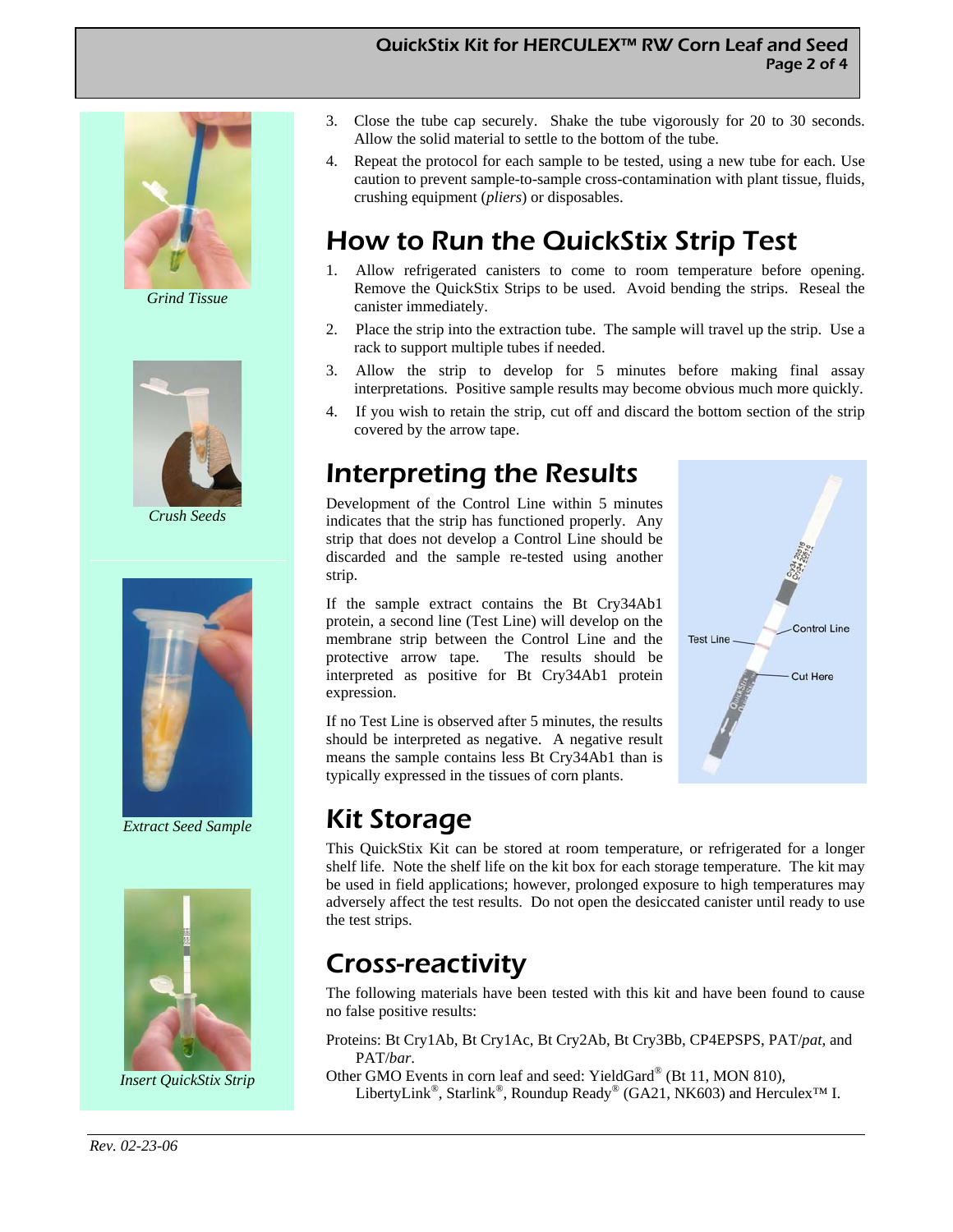

*Any clearly discernable pink Test Line is considered positive* 

### Precautions and Notes

- This kit is designed for screening for presence or absence only and is not meant to be quantitative.
- As with all tests, it is recommended that results be confirmed by an alternate method when necessary.
- The assay has been optimized to be used with the protocol provided in the kit. Deviation from this protocol may invalidate the results of the test.
- The results generated through the proper use of this kit reflect the condition of the working sample directly tested. Extrapolation as to the condition of the originating lot from which the working sample was derived should be based on sound sampling procedures and statistical calculations which address random sampling effects, non-random seed lot sampling effects, and assay system uncertainty. A negative result obtained when properly testing the working sample does not necessarily mean the originating lot is entirely negative for the analyte or protein in question.
- A negative result with this kit does not mean that the sampled tissue has not been otherwise genetically modified.
- A strong positive result may safely be interpreted in as little as 2 minutes after sample addition. It is not safe, however, to conclude that a sample is negative before a full 5 minutes has elapsed. A weakly positive sample may require the full 5 minutes for a distinct Test Line to appear.
- Protect all components from hot or cold extremes of temperature when not in use. Do not leave in direct sunlight or in vehicle.